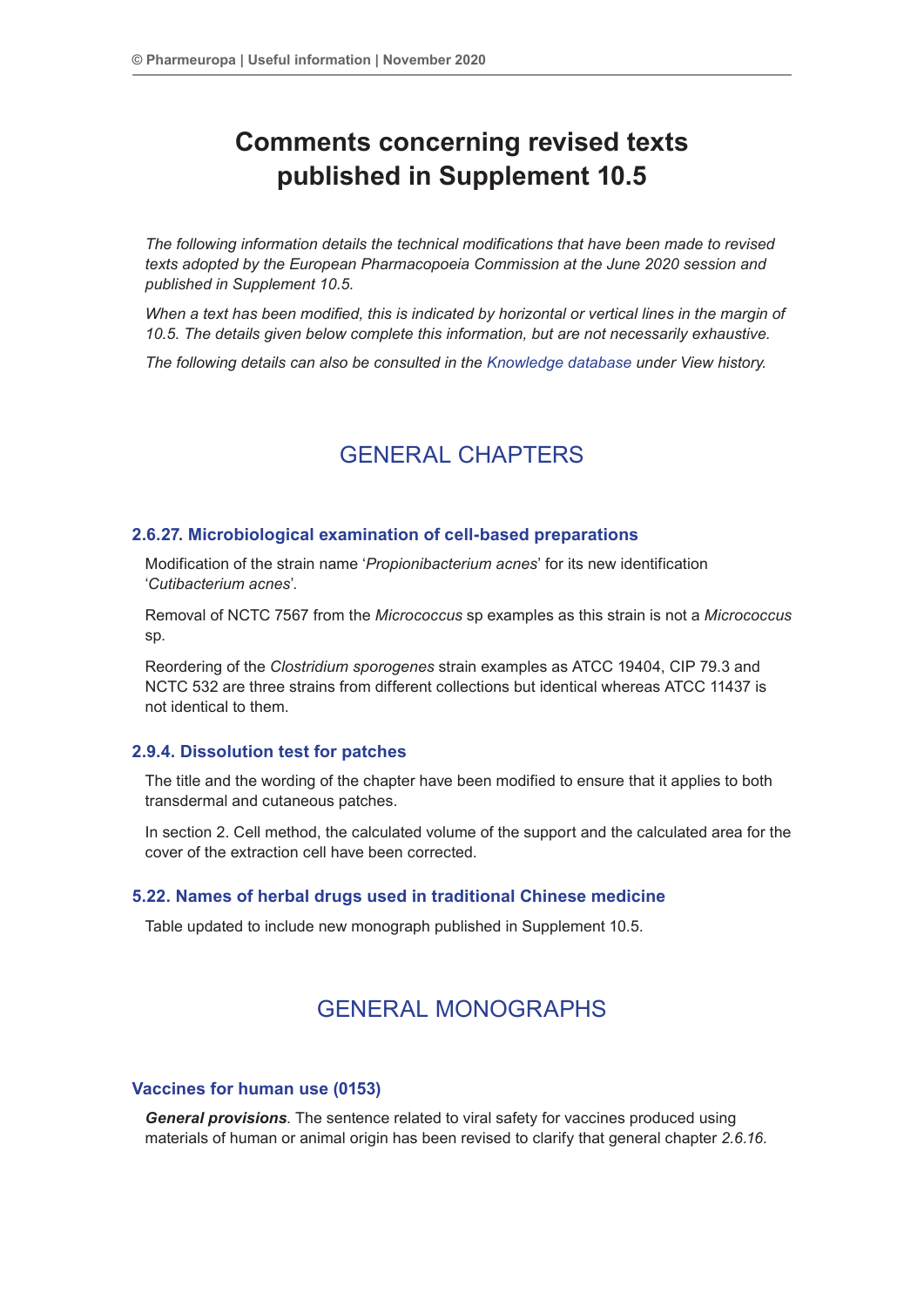*Tests for extraneous agents in viral vaccines for human use* does not apply to egg-derived inactivated influenza vaccines.

The risk of contamination of egg-derived inactivated influenza vaccines by extraneous agents is considered to be minimised, based on the following:

- manufacturers are requested to periodically review their risk assessment and control strategy as regards adventitious agents based on reported emerging adventitious agents;

- influenza virus seeds to be used in vaccine production are propagated in fertilised eggs from chicken flocks that are free from specified pathogens (SPF) in accordance with Ph. Eur. chapter *5.2.2* (requirement of Ph. Eur. monographs on egg-derived inactivated influenza vaccines);

- for production, the virus of each strain is grown in the allantoic cavity of fertilised hens' eggs from healthy flocks (requirement of Ph. Eur. monographs on egg-derived inactivated influenza vaccines);

- there is a species barrier between human viruses and eggs;

- because viral harvests are obtained from eggs from non-SPF flocks and are produced under non-sterile conditions, it is unlikely they would meet the requirements of chapter 2.6.16 for virus harvests;

- the inactivation process must be shown to be capable of inactivating avian leucosis viruses and mycoplasmas (requirement of Ph. Eur. monographs on egg-derived inactivated influenza vaccines);

- the inactivation process must also be validated with respect to a panel of model extraneous agents representative of the potential extraneous agents (requirement in this general monograph for vaccines produced in eggs from healthy, non-SPF flocks);

- viruses potentially present in clinical isolates used to prepare seed lots would be diluted because of the rapid growth of influenza viruses in eggs and/or through the use of gene reassortment techniques.

In addition, the testing strategy and requirements outlined in chapter *2.6.16* may not be fully suitable considering the particularities and constraints related to egg-derived influenza vaccine production.

## DOSAGE FORMS

#### **Parenteral preparations (0520)**

*Definition*: wording of the general Definition section of parenteral preparations modified for greater clarity.

*Production:* statement added that liquid preparations for injection or infusion are practically free from particles; reference to new general chapter *5.17.2* added.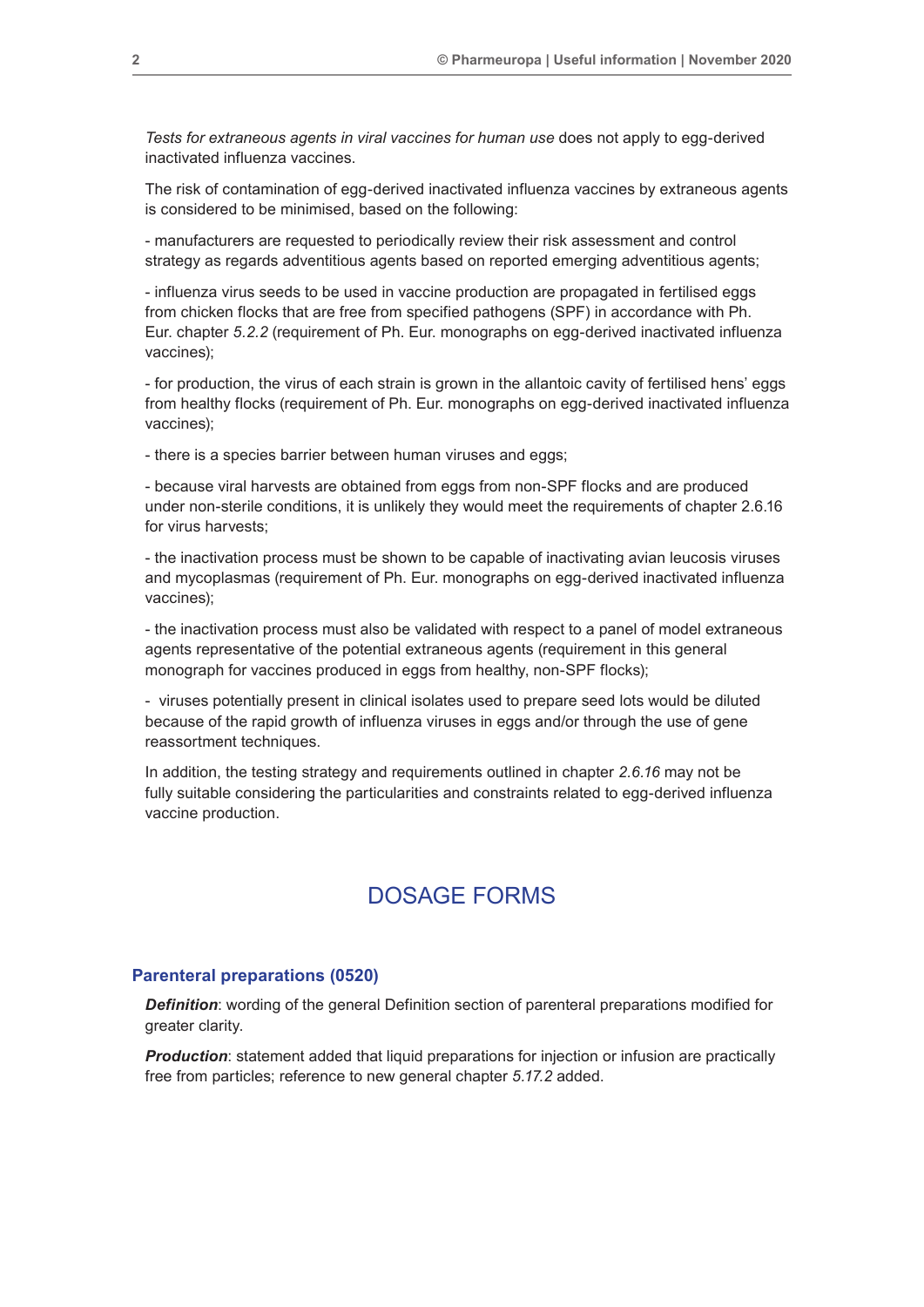#### *Tests*.

- In line with the requirements for liquid parenteral preparations in Europe, compliance with general chapter *2.9.19* is a batch release criterion; unless otherwise justified and authorised, chapter *2.9.19* also applies to suspensions, emulsions and gels for injection*.*

*-* In line with the requirements for liquid parenteral preparations in Europe, compliance with general chapter *2.9.20* is a batch release criterion.

- In line with the requirements for parenteral preparations in Europe, compliance with a bacterial endotoxins - pyrogens test is a batch release criterion. The test has been transferred from the individual dosage form subsections to the general Tests section and also updated (e.g. deletion of specified injection volume for pyrogen test, expression of limit for intravitreal preparations).

#### *Injections*.

*- Definition:* wording changed to cover radiopharmaceutical preparations and preparations that are further diluted such as glucose solutions; the word 'clear' has been deleted to avoid confusion with opalescence or turbidity.

*- Tests:* uniformity requirements apply to suspensions or emulsions for injection in single-dose containers.

*Concentrates for injections or infusions*: Labelling section added.

*Gels for injection*: Tests section added requiring demonstration of appropriate release of active substance(s).

**Implants:** uniformity tests added.

*Intravitreal preparations*: subsection added.

## **Patches (1011)**

This monograph applies to both transdermal and cutaneous patches. The title has been adjusted to reflect the change.

Cutaneous patches have been included in this monograph since both transdermal and cutaneous patches have similar manufacturing and quality control requirements.

## **Preparations for inhalation (0671)**

Creation of a section on Preparations for nebulisation, to describe separately Liquid preparations for nebulisation and Powders for liquid preparations for nebulisation.

#### **Semi-solid preparations for cutaneous application (0132)**

*Latin title*: updated.

*Medicated plasters and Cutaneous patches*: sections transferred to the corresponding dosage form monographs (3032 and 1011, respectively).

*Creams, Gels, Pastes*: definition updated.

*Uniformity requirements*: uniformity requirements restructured and changed. For metereddose preparations intended for systemic effect, inter-container test for uniformity of delivered dose added to Production section and intra-container test to Tests section. Test for uniformity of dosage units for preparations intended for a systemic effect that are supplied in single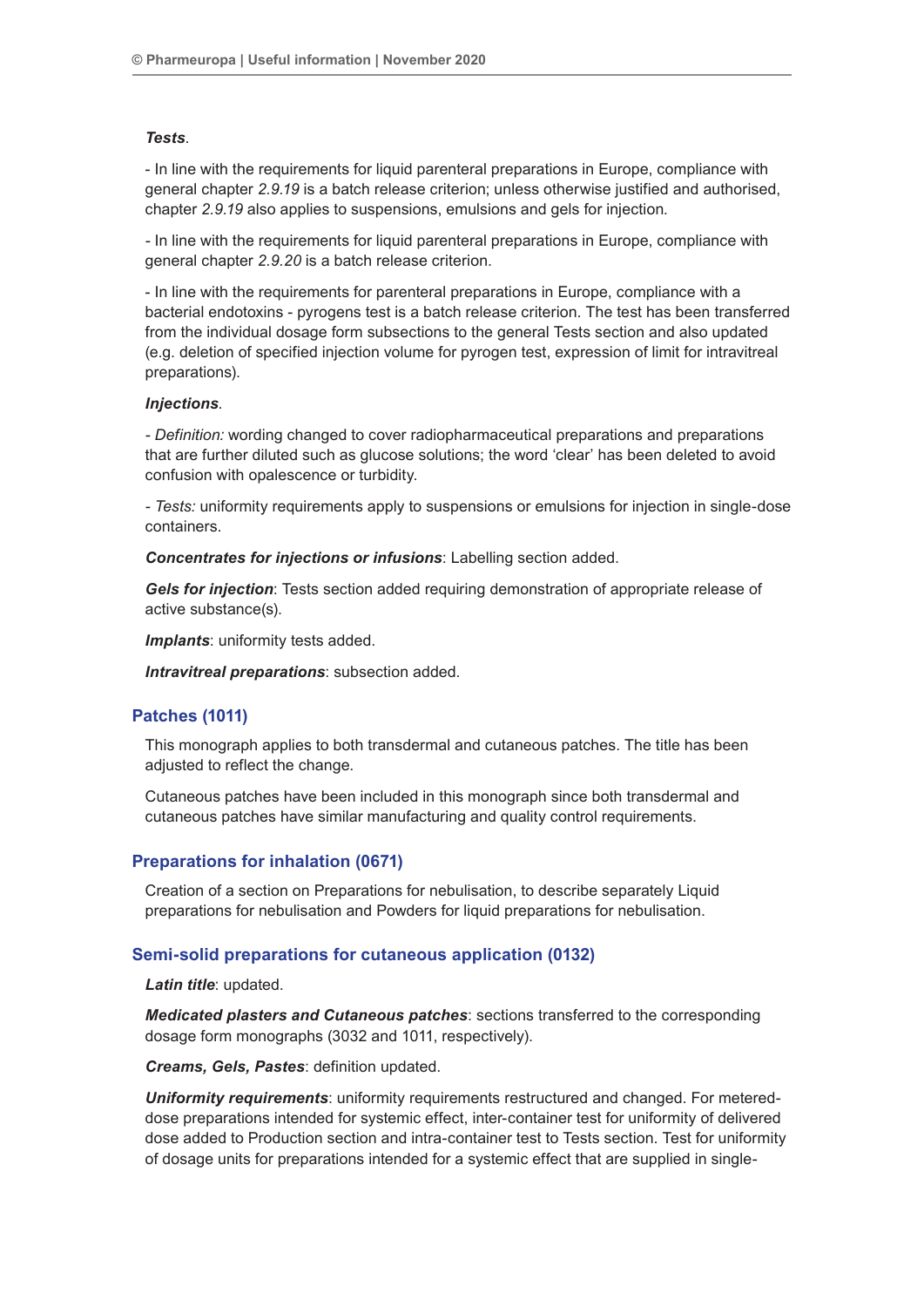dose containers clarified and possibility of a test for Uniformity of content, where justified and authorised, added.

## VACCINES FOR VETERINARY USE

#### **Avian infectious bronchitis vaccine (live) (0442)**

**Immunogenicity** (section 2-3-3). Revised to remove the description of virus recovery from tracheal swabs (section 2-3-3-2) with the aim to encourage manufacturers to develop and use suitably validated alternative methods such as PCR rather than the method using embryonated hens' eggs.

#### **Canine parvovirosis vaccine (live) (0964)**

**Safety** (section 2-3-1): by combining the General safety test (section 2-3-1-1) and the Effects on the thymus test (section 2-3-1-2), the number of dogs to be used has been reduced from 13 to 9 while providing the same safety guarantee.

## **Equine herpesvirus vaccine (inactivated) (1613)**

*Batch potency test (section 2-4-2).* It has been clarified that preference should be given to in vitro alternative methods for routine testing to encourage their use by manufacturers who have not yet developed them.

## HERBAL DRUGS AND HERBAL DRUG PREPARATIONS

#### **Bilberry fruit, dried (1588)**

*Content:* the minimum tannin content was lowered.

#### **Bupleurum root (2562)**

*Loss on drying*: specification widened.

#### **Eucalyptus oil (0390)**

**Solubility in alcohol:** the requirement was adjusted taking the 1,8-cineole content of the oil into account.

## **Narrow-leaved coneflower root (1821)**

**Identification B:** illustration of powdered herbal drug introduced and its legend integrated into text of identification B.

#### *Assay*

- grades of solvents amended in accordance with Technical Guide (2015);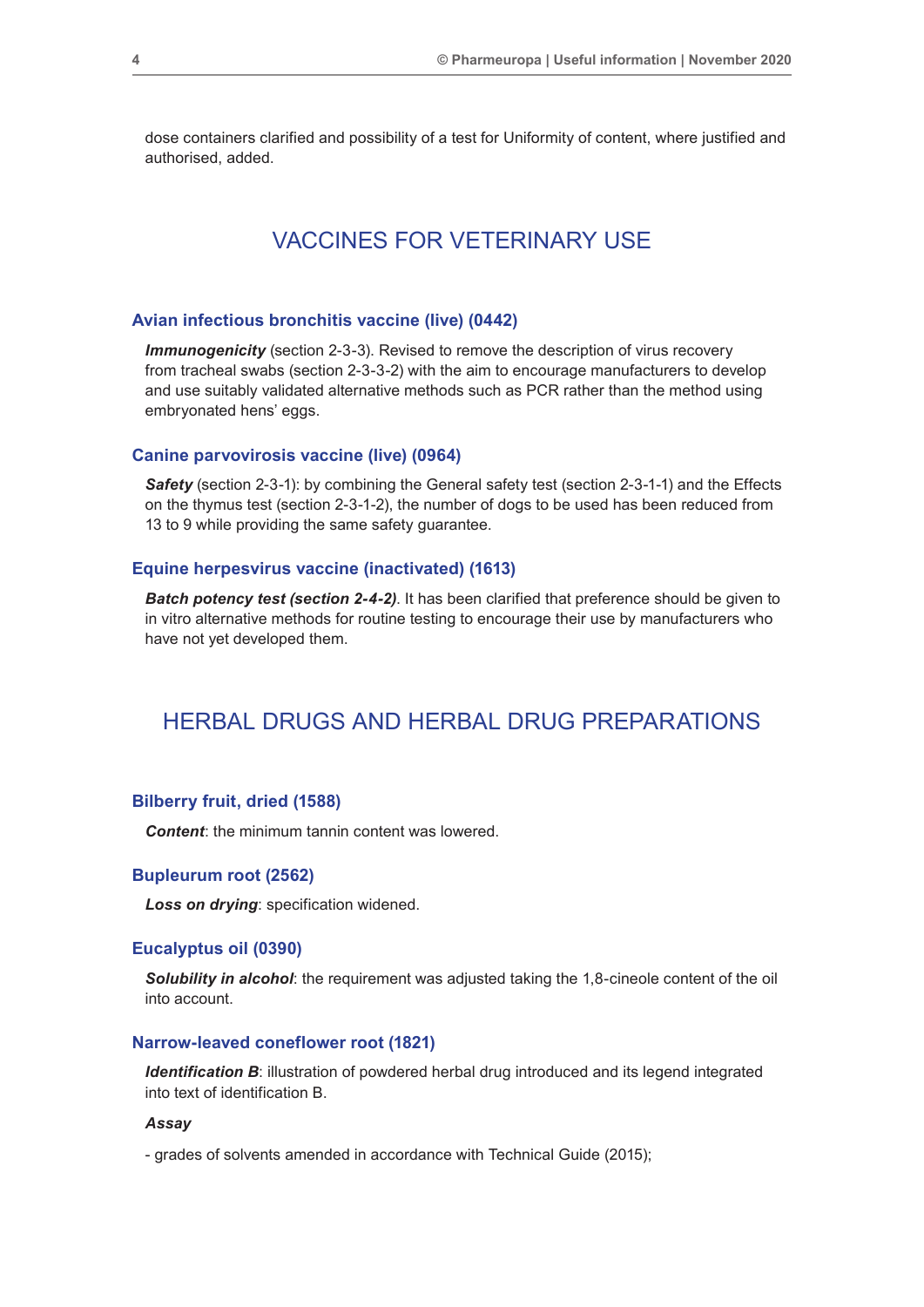- preparation of test and reference solutions amended to avoid formation of artefact peaks.

## **Orientvine stem (2450)**

*Identification B*: illustration of powdered herbal drug introduced and its legend integrated into text of identification B.

## **Pale coneflower root (1822)**

*Identification B*: illustration of powdered herbal drug introduced and its legend integrated into text of identification B.

#### *Assay*:

- grades of solvents amended in accordance with Technical Guide (2015);
- preparation of test and reference solutions amended to avoid formation of artefact peaks.

#### **Purple coneflower herb (1823)**

*Identification B*: illustration of powdered herbal drug introduced and its legend integrated into text of identification B.

### *Assay*:

- grades of solvents amended in accordance with Technical Guide (2015);

- preparation of test and reference solutions amended to avoid formation of artefact peaks.

#### **Purple coneflower root (1824)**

*Identification B*: illustration of powdered herbal drug introduced and its legend integrated into text of identification B.

#### *Assay*:

- grades of solvents amended in accordance with Technical Guide (2015);

- preparation of test and reference solutions amended to avoid formation of artefact peaks.

## HOMOEOPATHIC PREPARATIONS

#### **Anacardium for homoeopathic preparations (2094)**

*TLC identification of the drug (identification B) and of the mother tincture*: HPTLC conditions introduced; gallic acid and caffeic acid reference substances replaced by resorcinol and β-naphthol; UV detection replaced by detection in daylight; TLC chromatograms added in the Knowledge database for information.

*Introduction of a section for production of the mother tincture* with specific quantities of ethanol*.*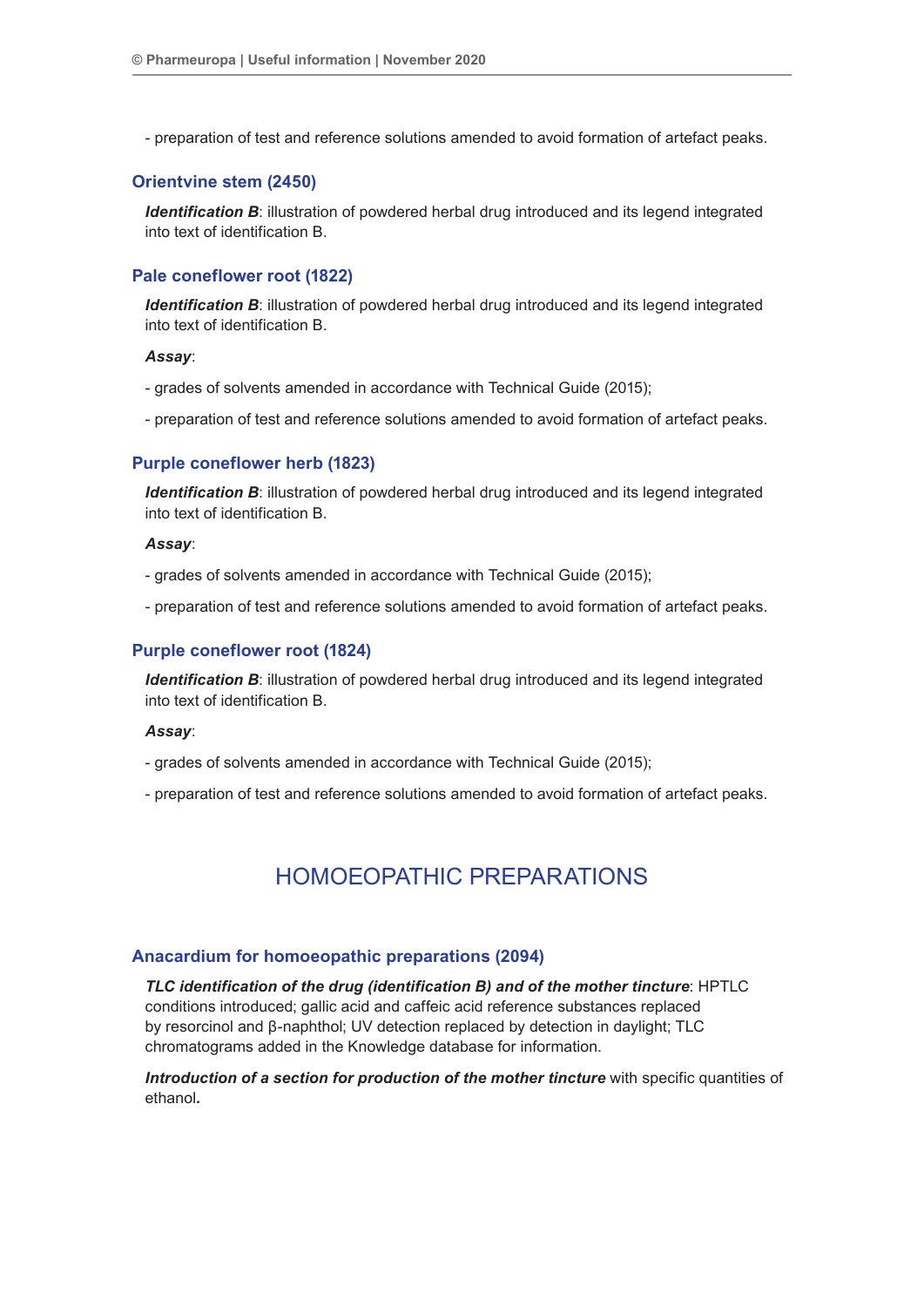#### **Magnesium phosphoricum for homoeopathic preparations (2505)**

**Identification B:** improvement of dissolution procedure.

## MONOGRAPHS

#### **Alfacalcidol (1286)**

*Related substances*: modification of the preparation of reference solution (c) to ensure enough pre-alfacalcidol is formed; change in the requirements for system suitability to use peaks of impurities A and D for the peak-to-valley ratio determination.

#### **Bacitracin (0465)**

*Composition*: reporting threshold introduced.

#### **Bacitracin zinc (0466)**

*Composition*: reporting threshold introduced.

#### **Betamethasone sodium phosphate (0810)**

*Identification*: TLC revised and current tests A, E and F deleted from the second Identification.

*Related substances*: grades of solvents amended in accordance with Technical Guide (2015).

## **Calcium acetate (2128)**

*Arsenic, Barium*: in line with the Ph. Eur. implementation strategy for the ICH Q3D guideline on elemental impurities, the tests are deleted.

#### **Calcium stearate (0882)**

*Cadmium, Lead, Nickel*: in line with the Ph. Eur. implementation strategy for the ICH Q3D guideline on elemental impurities, the tests are deleted.

## **Captopril (1079)**

**Loss on drying**: the wording has been aligned with conditions described in the general chapter *2.2.32*.

#### **Castor oil, refined (2367)**

*Composition of fatty acids*: clarification of limits. A chromatogram for information is added.

### **Castor oil, virgin (0051)**

*Composition of fatty acids*: clarification of limits. A chromatogram for information is added.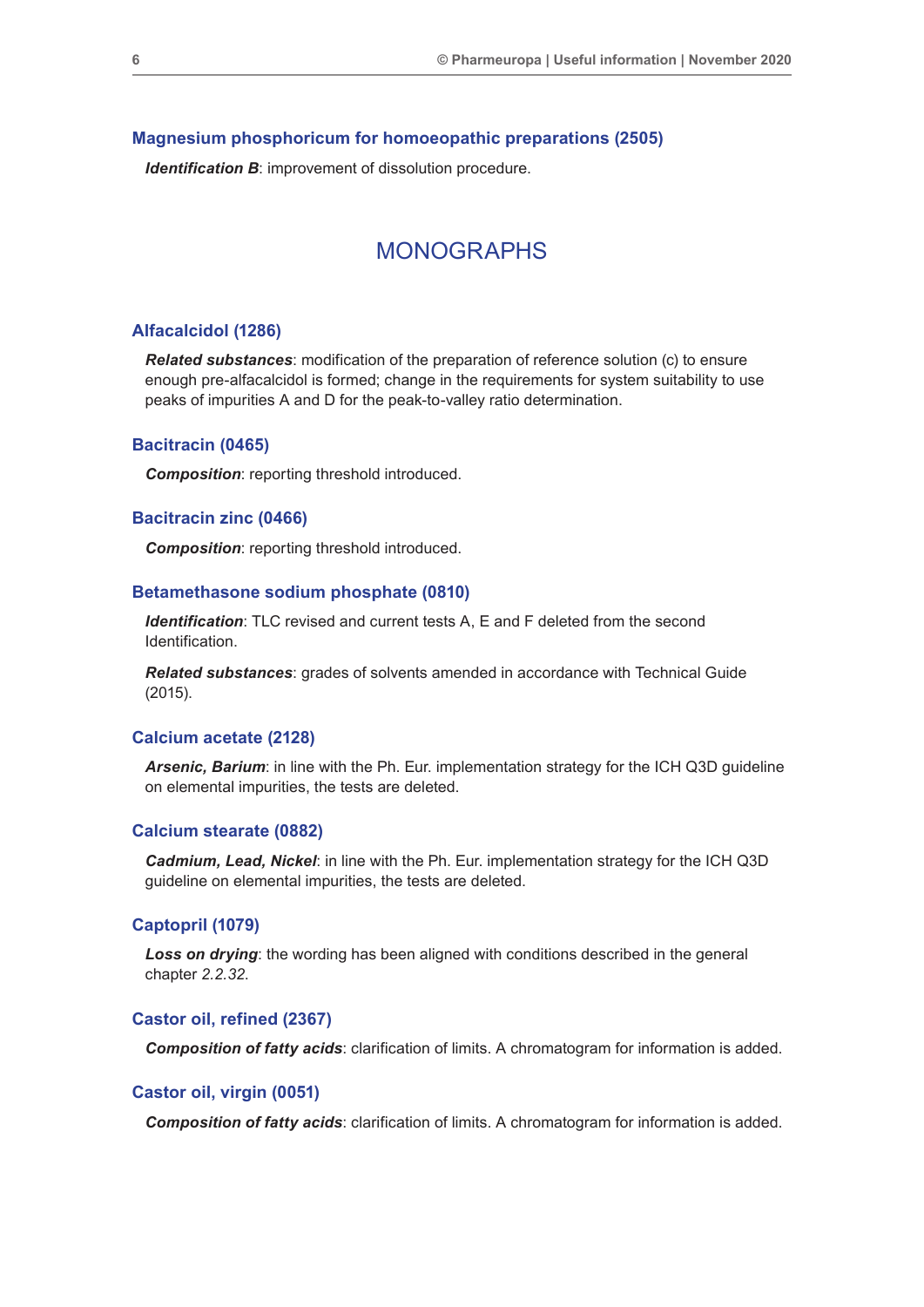## **Ciclosporin (0994)**

*Definition:* wording adjusted to clearly indicate fermentation as the only means by which the substance is obtained.

*Related substances, Assay*: chromatographic conditions adjusted and impurity limits adapted based on batch data.

**Loss on drying**: vacuum pressure increased to reflect the equipment performances.

*Impurities*: specified and other detectable impurities distinguished; impurity F introduced and ciclosporins (different from ciclosporin A) listed individually.

## **Clomifene citrate (0997)**

*Related substances*: impurities B, D, G and H are now specified.

#### **Clotrimazole (0757)**

*Related substances*: grades of solvents amended in accordance with Technical Guide (2015); reference solution (b) diluted and resolution requirement adjusted accordingly; reagent used to describe stationary phase modified; identification of impurities section added; second system suitability test requirement deleted.

#### **Codeine phosphate sesquihydrate (0075)**

*Second identification*: UV-spectrophotometry test deleted as not practicable in pharmacies.

*Related substances*: test replaced by UHPLC method covering additional impurities.

*Assay*: colour indicator replaced by potentiometric end-point determination.

#### **Copper sulfate (0893)**

*Lead*: in line with the Ph. Eur. Implementation strategy for the ICH Q3D guideline on elemental impurities the test will be kept with the updated limit.

#### **Dacarbazine (1691)**

*Identification*: use of volumetric solutions avoided in test A.

*Related substances*: new reference solutions added to allow a better determination of impurity contents; reagent used to describe stationary phase modified; identification of impurities sections included; retention time of dacarbazine and relative retention of impurity B updated in test B; relative retention of citric acid and the need to disregard its peak in the estimation of total impurities, added in test B.

**Impurity D:** alternative GC method introduced.

### **Dexamethasone sodium phosphate (0549)**

*Second Identification*: TLC revised, current tests A, E and F deleted.

*Related substances and Assay*: grade of solvents amended in accordance with Technical Guide (2015).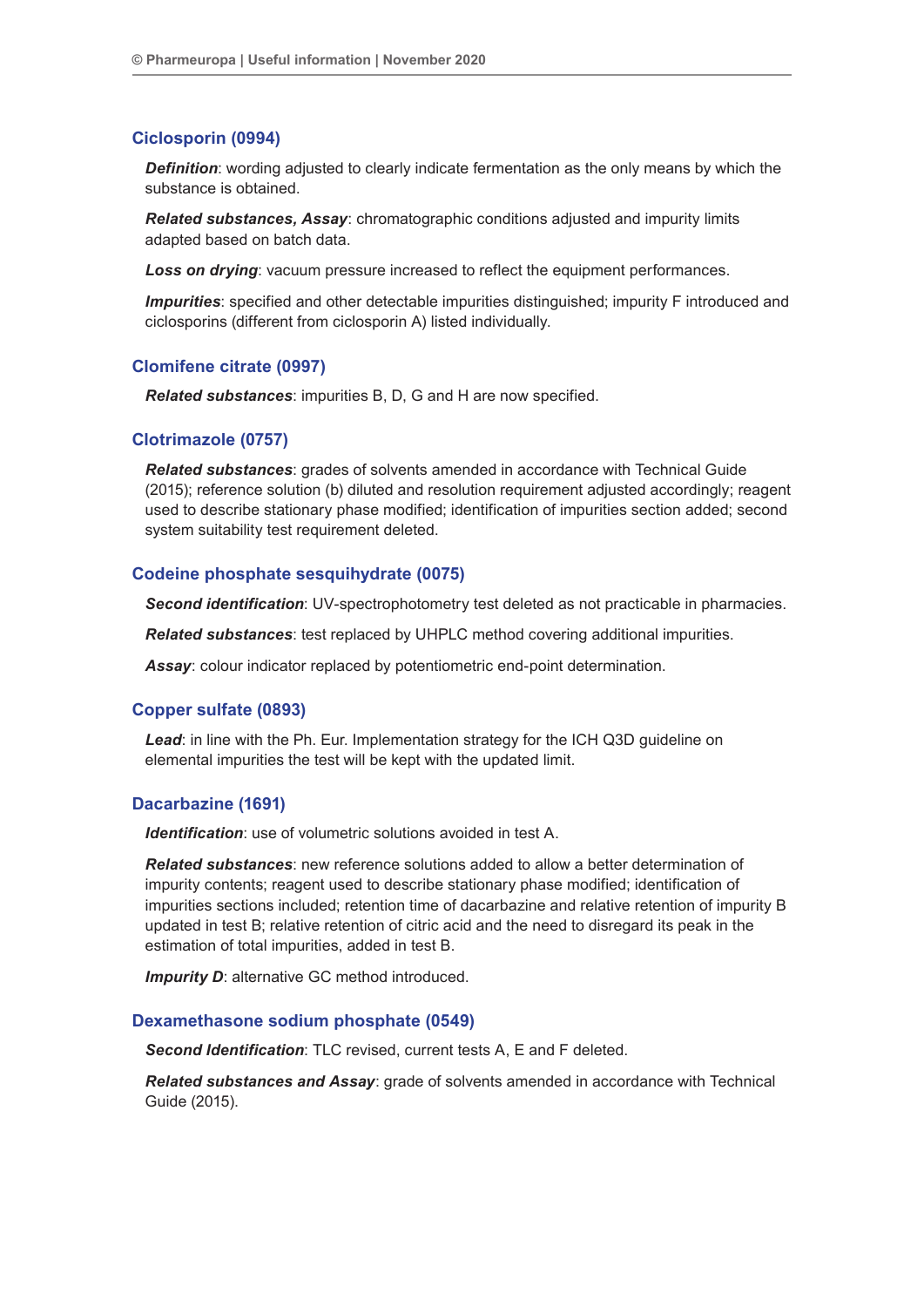#### **Dihydrostreptomycin sulfate for veterinary use (0485)**

*Definition*: following the implementation of the HPLC method, the lower content limit of 95.0 % for the sum of dihydrostreptomycin sulfate and streptomycin sulfate was deemed to be too restrictive for products previously approved with the microbiological assay. Consequently, the lower limit of 95.0 % was adjusted to 94.0 %.

*Related substances*: introduction of the newly established *Streptomycin sulfate for identification CRS*.

*Bacterial endotoxins*: test deleted in accordance with Ph. Eur. policy adopted in February 2015 (see Pharmeuropa online, Technical information).

#### **Erythropoietin concentrated solution (1316)**

**Definition**: the term 'average glycosylation pattern' was removed.

**Production**: Glycan analysis test consisting of an outline of the method to be followed and a detailed example procedure resulting from the project of the Biological Standardisation Programme of EDQM (BSP144) was introduced, significantly improving the quality of the monograph while maintaining its flexibility; The requirement for consistency of production with respect to glycosylation pattern was also introduced.

*Identification*: N-terminal sequence analysis (Identification E) was judged as no longer relevant as a release test and was therefore deleted.

*Dimers and related substances with molecular masses greater than that of erythropoietin*: the column diameter was changed to reflect current availability and practice.

#### **Ferrous fumarate (0902)**

*Arsenic, Chromium, Lead, Nickel*: in line with the Ph. Eur. Implementation strategy for the ICH Q3D guideline on elemental impurities, the test will be kept with the updated limits for Arsenic, Lead and Nickel and with the current limit for Chromium. In addition, the following impurities will be added: Cobalt (20 ppm) and Vanadium (40 ppm).

*Cadmium, Mercury*: in line with the Ph. Eur. implementation strategy for the ICH Q3D guideline on elemental impurities, the tests are deleted.

#### **Ferrous gluconate hydrate (0493)**

**Title**: supplemented according to current policy on hydrates (see PA/PH/SG (15) 68 DEC).

*Arsenic*: in line with the Ph. Eur. Implementation strategy for the ICH Q3D guideline on elemental impurities, the test will be kept with the current limit. In addition, the following impurities will be added: Cobalt (25 ppm), Nickel (50 ppm) and Vanadium (50 ppm).

**Barium:** in line with the Ph. Eur. implementation strategy for the ICH Q3D guideline on elemental impurities, the test is deleted.

#### **Fludarabine phosphate (1781)**

*Related substances*: CRS strategy modified with a view to no longer using *fludarabine phosphate CRS* for peak identification purposes. New reference solution for peak identification containing *fludarabine for peak identification CRS* (containing impurity C).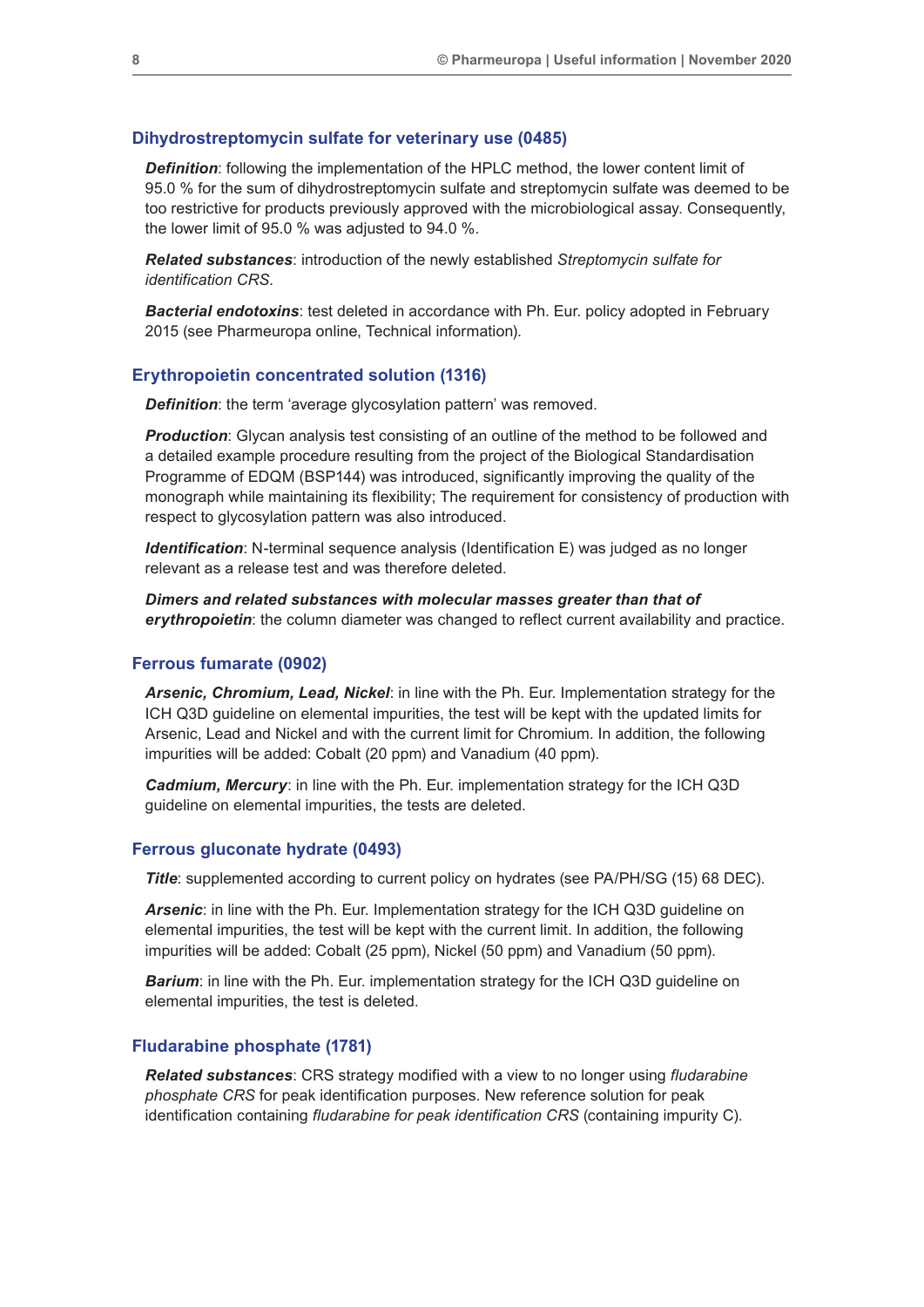## **Gemcitabine hydrochloride (2306)**

*Related substances*: impurity C quantified using the corresponding CRS. Acceptance criteria expressed in quantitative mode.

*Bacterial endotoxins*: test deleted.

## **Gliclazide (1524)**

*Related substances*: particle size of stationary phase updated; grade of acetonitrile and water in mobile phase amended in accordance with Technical Guide (2015).

*Impurity B*: retention time of impurity B updated.

#### **Glipizide (0906)**

*Second identification revised*: UV spectrophotometry and TLC replaced by a mixed melting point.

## **Heparin calcium (0332)**

*Identification E:* reference to the general chapter 2.3.1 replaced with cross-reference to quantitative test for calcium already present in the Test section.

#### **Heparins, low-molecular-mass (0828)**

*Identification C*: number of theoretical plates deleted from the column description.

*Identification D*: reference to the general chapter 2.3.1 replaced with cross-reference to quantitative tests for sodium or calcium (as appropriate) already present in the Test section.

*Assay*: clarification about possible use of automated methods and hence adjustment of volumes introduced; *reagent tris(hydroxymethyl)aminomethane sodium chloride buffer solution pH 7.4 R* modified to allow the use of Macrogol 6000, preferred stabiliser in automated system due to reduced foaming.

#### **Kanamycin acid sulfate (0033)**

*Identification A*: introduction of the newly established *Streptomycin sulfate for identification CRS*.

#### **Kanamycin monosulfate (0032)**

*Identification A*: introduction of the newly established *Streptomycin sulfate for identification CRS*.

**Assay:** corresponding CRS to be used mentioned in addition to the reference to general chapter *2.7.2*.

#### **Lamivudine (2217)**

*Related substances*: in the preparation of reference solution (b), the mass is expressed using more significant figures, in the preparation of reference solutions (d) and (e), the volumes are expressed using fewer significant figures, reagent used to describe stationary phase modified.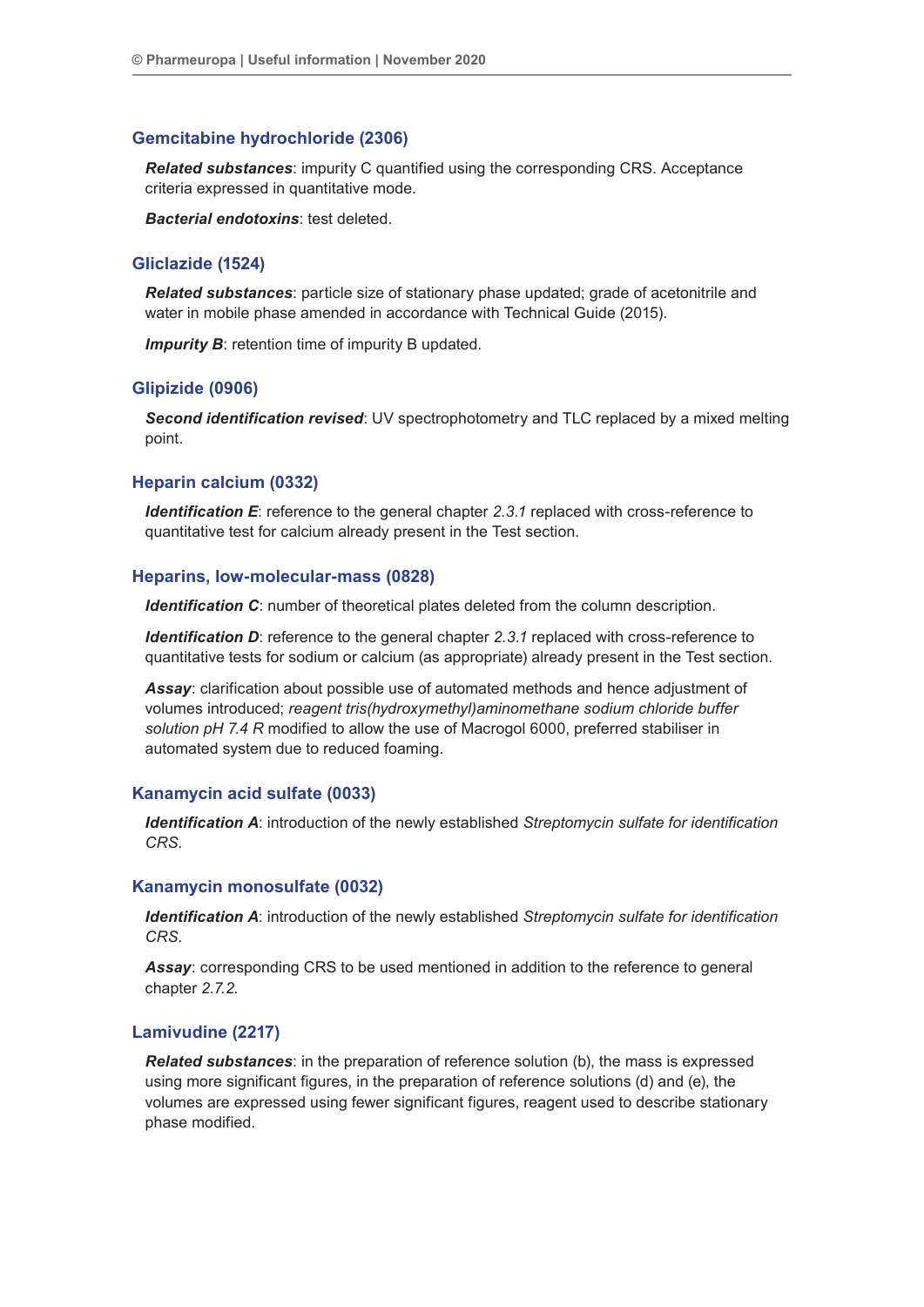*Enantiomeric purity:* description of the stationary phase updated to ensure that only columns that allow to meet the system suitability requirements are used.

#### **Magnesium carbonate, heavy (0043)**

*Arsenic*: in line with the Ph. Eur. implementation strategy for the ICH Q3D guideline on elemental impurities, the test is deleted.

## **Omeprazole (0942)**

**Loss on drying**: the wording has been aligned with conditions described in the general chapter *2.2.32*.

#### **Paroxetine hydrochloride hemihydrate (2018)**

*Related substances*: description of reference solution (b) modified according to the change in production of *paroxetine for system suitability CRS*.

## **Penicillamine (0566)**

*Impurity A*: CRS strategy modified with a view to no longer using *penicillamine CRS* for peak identification purposes. New reference solution for system suitability described, containing the substance to be examined and *penicillamine disulfide CRS* (impurity A).

*Loss on drying*: normal vacuum is appropriate.

#### **Phosphoric acid, concentrated (0004)**

*Arsenic*: in line with the Ph. Eur. implementation strategy for the ICH Q3D guideline on elemental impurities, the test is deleted.

*Assay*: use of colour indicator replaced by potentiometric end-point determination.

### **Phosphoric acid, dilute (0005)**

*Arsenic*: in line with the Ph. Eur. implementation strategy for the ICH Q3D guideline on elemental impurities, the test is deleted.

*Assay*: use of colour indicator replaced by potentiometric end-point determination.

## **Ramipril (1368)**

**Loss on drying**: the wording has been aligned with conditions described in the general chapter *2.2.32*.

#### **Ranitidine hydrochloride (0946)**

*Loss on drying*: the wording has been aligned with conditions described in the general chapter *2.2.32*.

#### **Sodium bromide (0190)**

*Identification B*: it is considered sufficient to use only reaction (a).